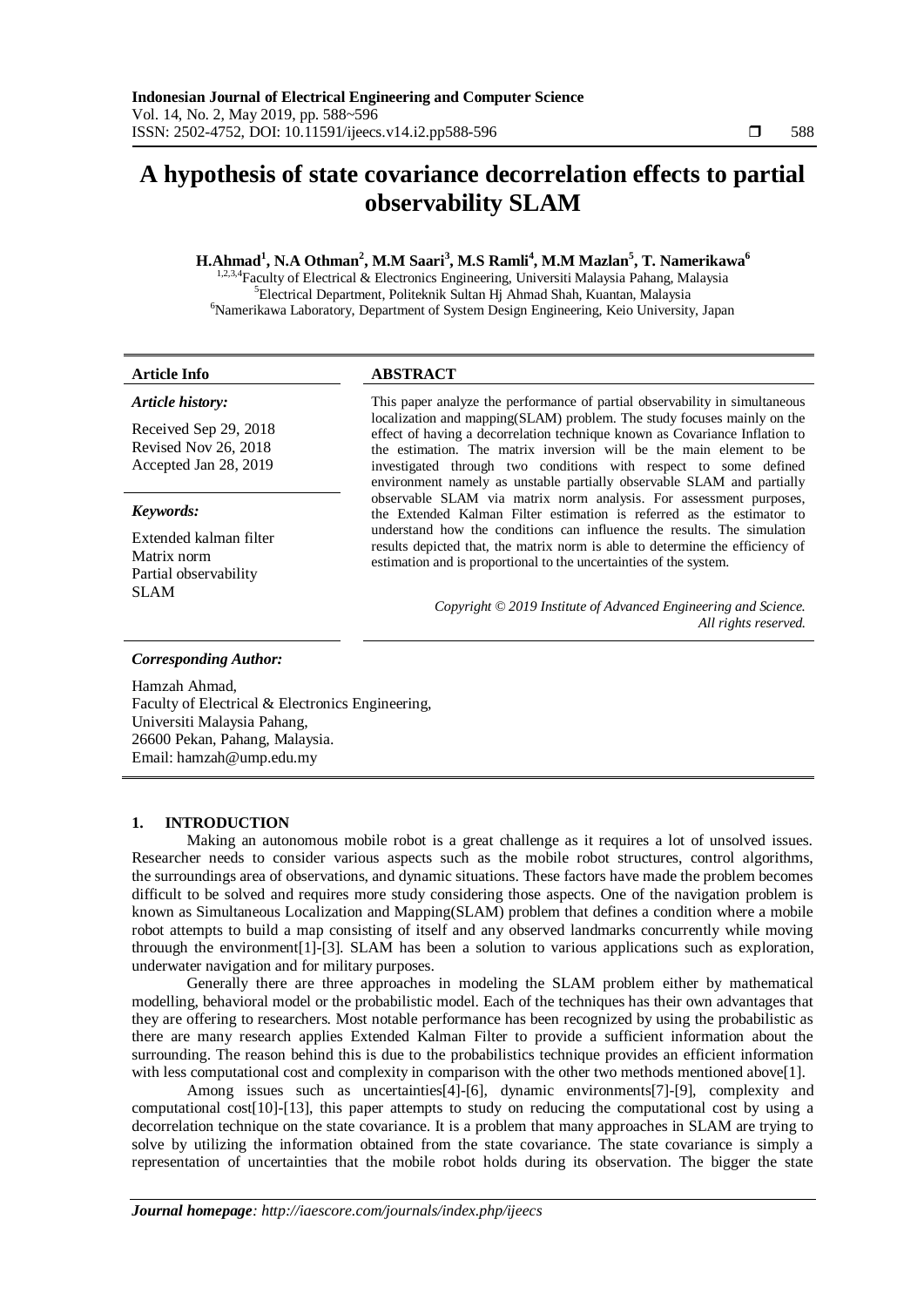589

covariance matrix size, more information about its surroundings are gathered[1]. Apart of those information, some of the landmarks locations are sometimes not required as only some unique landmarks are sufficient for the mobile robot references[2]. However, instead of neglecting landmarks, there is an idea to decorrelate some information obtained by the state covariance which in the end can reduce the computational cost as addressed by several authors e.g in [4], [11] and [12]. This will be the main perspective to be investigated in this paper.

A number of approaches have been proposed regarding to this matter for example, the covariance inflation method [4], and by adding pseudo state covariance to the predicted or updated state covariance [11]. The aim of those techniques are same i.e to make the computation becomes faster and at the same time can preserve a good estimation of both mobile robot and the landmarks. However, there are still exist some tradeoff such that if those methods have been applied, the error can become instantaneously high and result in erroneous estimation. Hence, this situation motivates further analysis and investigation in depth about why this is happening and requires any other possible technique for solution.

The analysis looks into the behavior of estimation by using the state covariance updates. The matrix inversion is this paper priority concerns to be assessed by evaluating the inversion of state covariance through a simple analysis of the matrix determinant. One of the possible way to assess the state covariance matrix is by examining the information matrix. The matrix norm of the information matrix is analyzed to understand its relation to the estimation behavior as it contains the magnitude of the information matrix. It was claimed that the decorrelation due to covariance inflation must be done properly to guarantee a reliable estimation [15]. Therefore, the calculation of state covariance matrix norm or the matrix magnitude can provide a picture on how to decorrelate the state covariance matrix without reducing the estimation performance. Further details are presented later in this paper.

The remaining parts of this paper are about the introduction to SLAM and its state covariance which will be presented in Section 2. A brief introduction to the Kalman Filter is also presented to provide a basic picture of how the system is working. This is followed by the analysis of the information matrix and matrix magnitude in Section3. Section 4 assess the proposition made in this paper and finally Section 5 concludes the paper.

#### **2. SLAM AND STATE COVARIANCE**

Two general steps are essential in determining a good localization and mapping by a mobile robot. The first step is known as process model or kinematic model that defines how the mobile robot moves in an environment. It then followed by the measurement or observation model where mobile robot taking relative measurements recursively at a period of time. These two steps can be mathematically presented as mentioned in the following subsections.

#### **2.1. Mathematical Formulation**

Consider a state  $x_k \in \mathbb{R}^{(3+2n)}$  which consists of mobile robot x,y position and its heading angle with a number of *n* landmarks marked with x,y locations. The process model is represented by the following equation. The kinematic model of the system is represented by:

$$
x_{k+1} = f(x_k, u_k, \omega) \tag{1}
$$

where  $u_k$  describes the control input that normally consists of the mobile robot velocity and angular acceleration.  $\omega$  represents the noise occurred during mobile robot movements.

As mentioned previously, to achieve SLAM problem, the mobile robot needs to know its environment and therefore, the surroundings area must be observed. This is accomplished by using its sensors such as sonar sensor, vision sensor or the LRF sensor to measure the relative distance between mobile robot and any recognized landmarks during mobile robot observations. The measurement is calculated as follow.

$$
z_{k+1} = h(x_k, v) \tag{2}
$$

where  $z_k$  describes the measurement matrix which consists of the relative distances and angles between mobile robot and landmarks.

#### **2.2. Kalman Filter and State Covariance**

Kalman Filter is generally build up based on two stages which are the prediction and update. Both of these stages are very important to be calculated to make recursive estimation of the mobile robot states and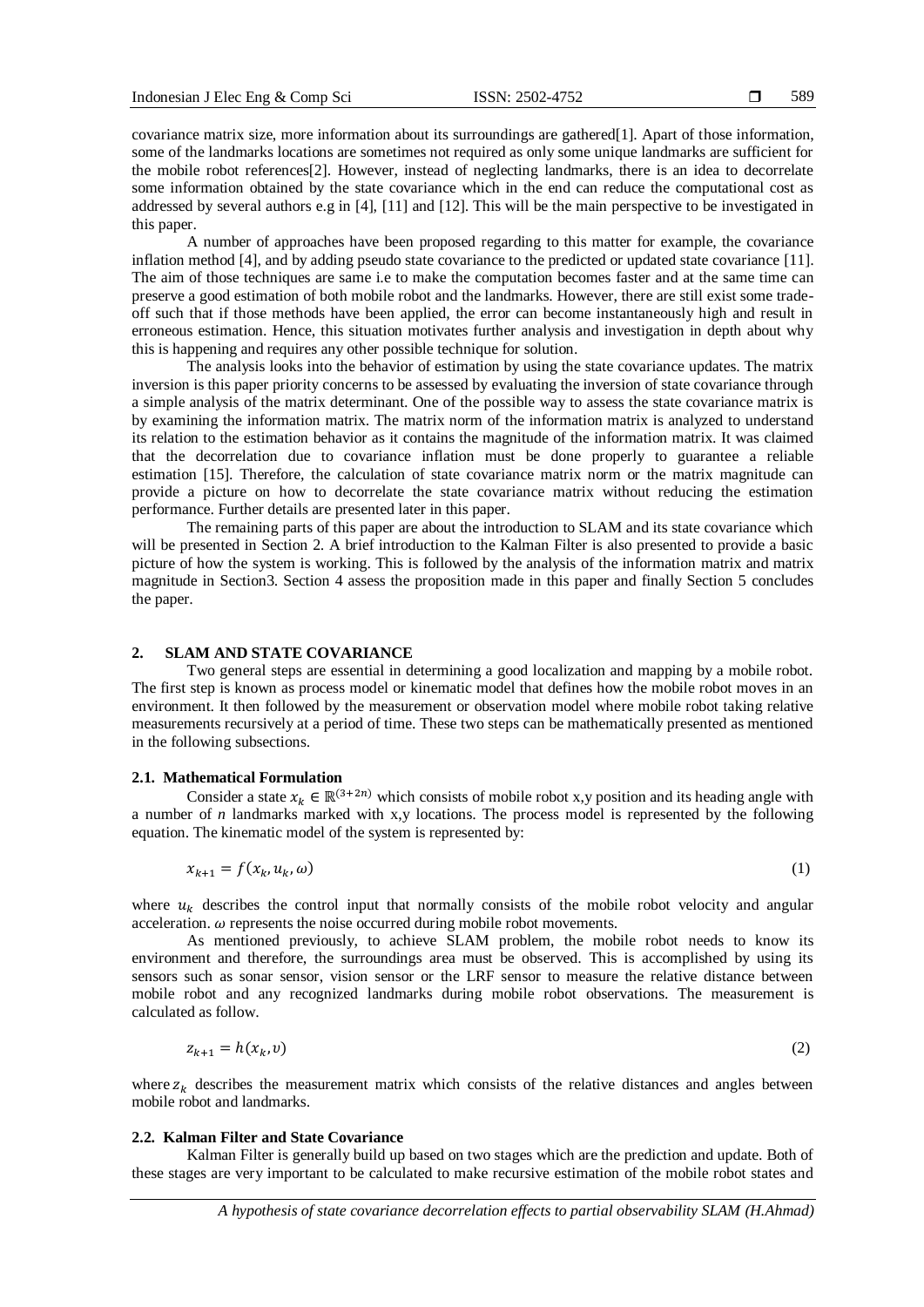describing the condition of the area to be observed. Prediction stage is referring to the kinematic model of the mobile robot to infer the location of the mobile robot based on its movements. On the other hand, the update stage innovates the information obtained from the prediction through Kalman gain, to estimates the mobile robot and landmarks location at each sampled time.

The prediction stage holds the following equation.

$$
\hat{x}_{k+1}^- = \hat{x}_k + f(\hat{x}_k, u_k) \tag{3}
$$

where  $\hat{x}_k$  is the predicted states with its associated state covariance matrix expressed by:

$$
P_{k+1}^- = f P_k^- f^T + Q_k u_k \tag{4}
$$

For above equation,  $P_k^-$  is the predicted state covariance with its associated noise,  $Q_k$ .

The information obtained in the prediction stage is then utilized to update the estimated state. The updated states  $\hat{x}_{k+1}^+$  becomes,

$$
\hat{x}_{k+1}^+ = \hat{x}_{k+1}^- + K(z_{k+1} - h(\hat{x}_{k+1}^-)) u_k)
$$
\n(5)

where K is the Kalman Gain.

$$
K = P_{k+1}^{-} h^{T} (h P_{k+1}^{-} h^{T} + R_{k})^{-1} u_{k})
$$
\n(6)

where  $R_k$  is the covariance of measurement error produced by the sensor. Together with the state updates is the updated state covariance shown as

$$
P_{k+1}^{+} = (I - Kh)P_{k+1}^{-}u_k
$$
\n<sup>(7)</sup>

Information matrix is one of the available technique to analyze the condition of estimation. It is simply the inverse of the state covariance. Both calculation can be done for both prediction stage and updated stage. The information matrix at prediction stage yields

$$
(\Omega^{-})_{k+1}^{-1} = Q_k^{-1} - Q_k^{-1} f((\Omega^{+})_k^{-1} + f^T Q_k^{-1} f)^{-1} f^T Q_k^{-1}
$$
\n(8)

For the updated stage, it becomes,

$$
(\Omega^+)^{-1}_{k+1} = P^+_{k+1} = (P^-_k)^{-1} + h^T R_k^{-1} h \tag{9}
$$

This is where the matrix inversion takes place which can consumed a lot of time when doing computation especially when the environment to be observed is bigger. Note that when the mobile robot observes more landmarks, the state size increases and consequently results in bigger matrix size for the state covariance. Note that it is desirable to design a system that has faster computation, as slower computation will not makes the SLAM problem becomes practical for real time applications. In matrix calculation especially when bigger matrix size is concerned, the calculation will be faster if the matrix to be inverted only has values on its diagonal elements. If the cross-diagonal elements are zero, then the calculation will be simpler. This is the point that motivates this research. To illustrate this, Figures 1, and 2 provide a basic picture of the proposal of this research.





Figure 1. Full state covariance matrix (shaded area contains real number)

Figure 2. Decorrelated state covariance matrix (non-shaded area do not contains value)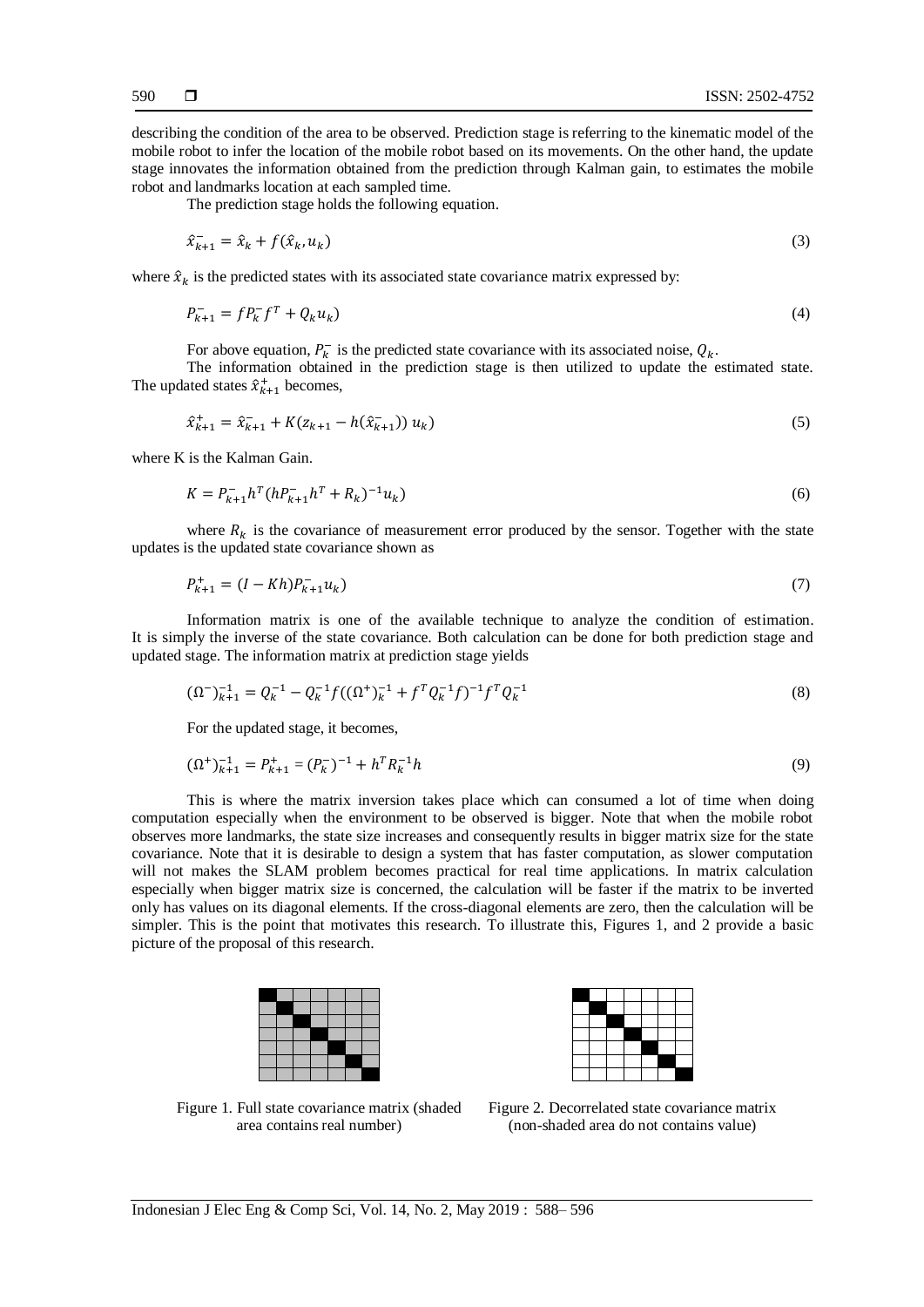#### 591

#### **3. INFORMATION MATRIX AND ITS MAGNITUDE**

This section investigates how the information matrix i.e the inverse of state covariance matrix behaves if some parts or elements in the matrix are modified to ease and makes faster computations. To begin with consider the following idea of a monobot system observing a landmark. Assume that there is a semidefinite matrix, P and  $P \ge 0$ . Note also that, all elements in P is bigger than 0.

$$
P = \begin{bmatrix} a & b \\ c & d \end{bmatrix} \tag{10}
$$

The inverse of P can be shown as follow.

$$
\Omega^{-1} = \begin{bmatrix} \alpha & \beta \\ \gamma & \delta \end{bmatrix} \tag{11}
$$

The inverse of matrix P is calculated based on normal matrix inverstion formula presented as follow.

$$
\Omega^{-1} = \begin{bmatrix} \alpha & \beta \\ \gamma & \delta \end{bmatrix} = \frac{1}{ad - bc} \begin{bmatrix} d & -b \\ -c & a \end{bmatrix} \tag{12}
$$

The calculation will be much more simpler whenever the element of b and c in P are equal to zero. In this case, those elements are called the cross-correlation of matrix P. When this is happening, then the inversion becomes

$$
\Omega_c^{-1} = \frac{1}{ad} \begin{bmatrix} d & 0 \\ 0 & a \end{bmatrix} = \begin{bmatrix} \frac{1}{a} & 0 \\ 0 & \frac{1}{a} \end{bmatrix}
$$
\n(13)

In SLAM, the updated covariance cannot be decorrelate without sufficient consideration on how the elements are connected to each other. If those correlations are removed without proper modifications, then the estimation results exhibit erroneous results such that, the uncertainties suddenly becomes higher. By neglecting those correlations also means that, the mobile robot states do not has any confident in where it is located and becomes lost. Looking at different perspective, matrix P in equation above can also be represented by the following equation where some pseudo values are being added to it.

$$
\Omega^{-1} = \frac{1}{aa - (-b+b)(-c+c)} \begin{bmatrix} d & -b+b \\ -c+c & a \end{bmatrix} = \frac{1}{ad} \begin{bmatrix} d & 0 \\ 0 & a \end{bmatrix} = \begin{bmatrix} \frac{1}{a} & 0 \\ 0 & \frac{1}{a} \end{bmatrix}
$$
(14)

These two equations yield the same result. Such condition has been illustrated in the preceding research where they called it as unstable partially observable SLAM [5]. This condition cannot guarantee a good estimation if it is happening during estimation process.

Now the remaining matter to understand is to ensure that the state covariance features the same information even though in matrix decorrelation. One of the answer is by analyzing the matrix magnitude or matrix norm. Matrix norm demonstrates the matrix magnitude or in SLAM case, the information that mobile robot possess during its observations. If the information is modified from having a large information to smaller information, then the mobile robot is expected to has less information. Hence, the mobile robot holds less confidence about its whereabout.

The analysis will focus only on euclidean norm as it demonstrates similarly to the pythagorean length on describing how the mobile robot moves. Again, examine matrix P defined in 10. Remark that to guarantee a positive semidefinite matrix, the element of  $a, d > 0$ . In addition, in SLAM, the state covariance matrix is symmetric. Hence its inverse holds the same properties i.e symmetric. By calculating the euclidean norm of the information matrix,

$$
norm(\Omega) = \sqrt{\left[\frac{1}{ad-bc}\right]^2 (d^2 + b^2 + c^2 + a^2)} > 0
$$
\n(15)

Note that the above equation yields a real number at all time. When element b, and c are being decorrelated, then

$$
norm(\Omega_c) = \sqrt{\left[\frac{1}{a}\right]^2 + \left[\frac{1}{d}\right]^2} > 0\tag{16}
$$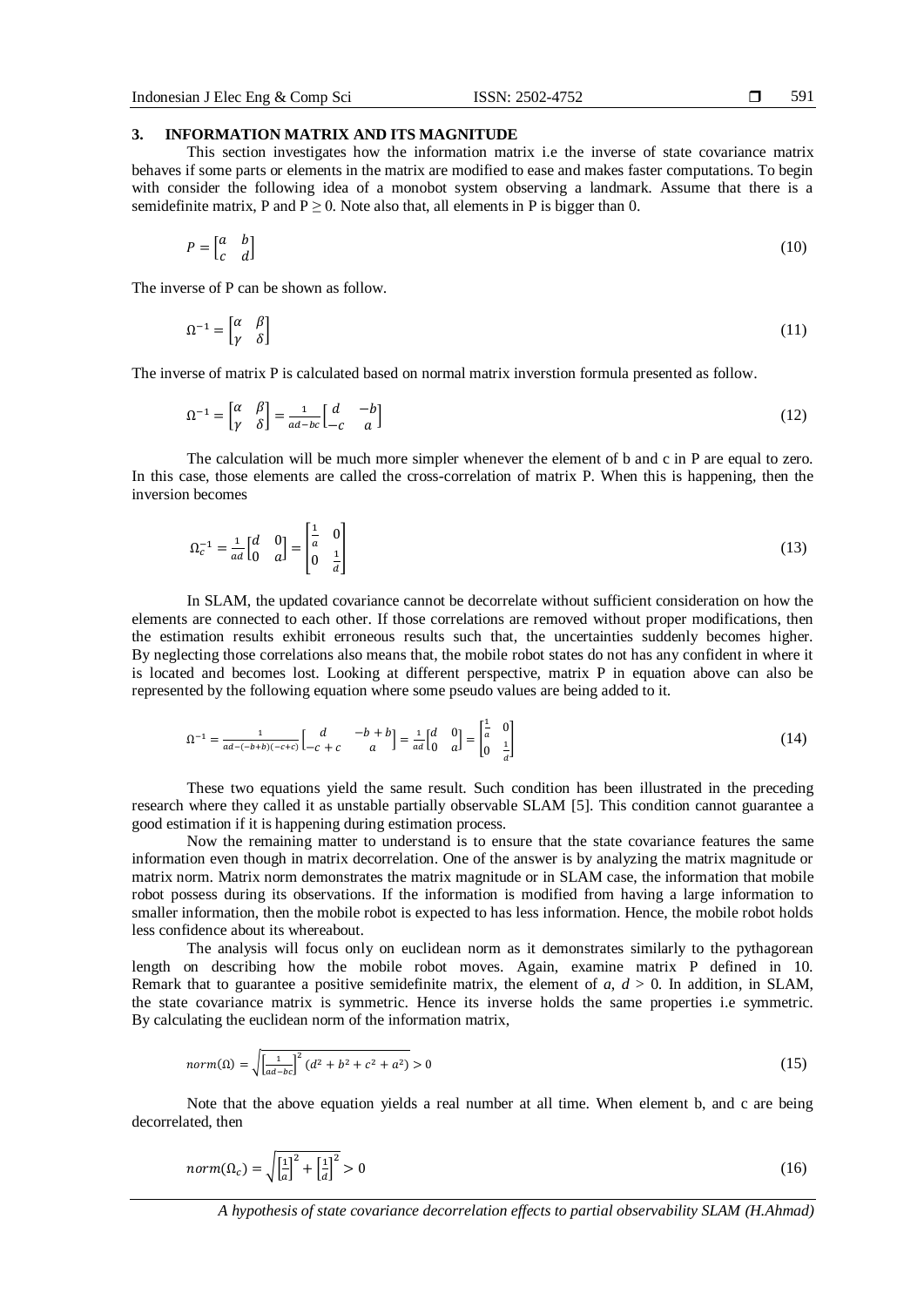Comparing between these two conditions, clearly,

$$
norm(\Omega) > norm(\Omega_c) > 0 \tag{17}
$$

This criteria defines that the norms can be related directly to information obtained by the mobile robot. One more important thing discovered is that, the inverse of the information matrix can not exhibit infinite such that,

$$
\infty > \left[\frac{1}{ad - bc}\right] > 0\tag{18}
$$

If the inverse of information matrix becomes infinite, then it is impossible to estimate the information obtained by the mobile robot. These two behaviors lead to below proposition and lemma.

The analysis now moved to the case of using Covariance Inflation method. Based on the theoretical descriptions, the updated state covariance becomes smaller than the previous estimation results[4]. Utilizing this information, the following are proposed.

Proposition : Mobile robot has less information about its surrounding if there is any decorrelation of its nondiagonal elements.

Proof : The proof can be easily obtained based on eqs.(10)-(12) for each time sequence and therefore omitted.

Lemma 1 : Assume that an information matrix,  $\Omega \in \mathbb{R}^{n \times n}$  is a semidefinite matrix and holds the following conditions.

$$
\Omega_{k+1} \ge \Omega_k \ge 0 \tag{19}
$$

Proof : The proof can similarly be obtained from eqs.(10)-(18) and therefore omitted.

The information matrix holds a matrix norm higher than the decorrelated information matrix norm if the following are satisfied.

- a) The inverse of information matrix do not exhibit infinite during mobile robot observations.
- b) At least some of the non-diagonal elements of the state covariance matrix are non-zero.

#### **3.1. Numerical Example**

To assess the above proposed Lemma 1, the following examples are presented. The examples are divided into three different cases consisting of the system that do not posses any decorrelation, the one that has partial decorrelation and finally the one that has full decorrelation of the state covariance.

a) A case of the updated state covariance when the mobile robot is decorrelated to some of the landmarks. Suppose that

$$
P = \begin{bmatrix} 1 & 0.9 & 0 \\ 0.9 & 1 & -0.2 \\ 0 & -0.2 & 3 \end{bmatrix}
$$
 (20)

Calculating the norm and determinant of the above matrix gives,

$$
norm(P) = 3.0246, determinant(P) = 0.53
$$
\n
$$
(21)
$$

b) A case of the updated state covariance when the mobile robot is decorrelated to all landmarks. As shown in (19) is then being decorrelated about its non-diagonal element that then yields,

$$
P_d = \begin{bmatrix} 1 & 0 & 0 \\ 0 & 1 & 0 \\ 0 & 0 & 3 \end{bmatrix} \tag{22}
$$

If this happen, then the norm and determinant becomes,

$$
norm(P_d) = 3, determinant(P_d) = 3
$$
\n(23)

Clearly by observing the matrix norm, the second case yields smaller norm. This demonstrates a case when mobile robot uncertainties becomes higher as there is less information about its surrounding. This is also means that the robot do not has any reference landmarks located near to it. Smaller matrix norm leads to less information obtained by the mobile robot and could ended in erroneous results.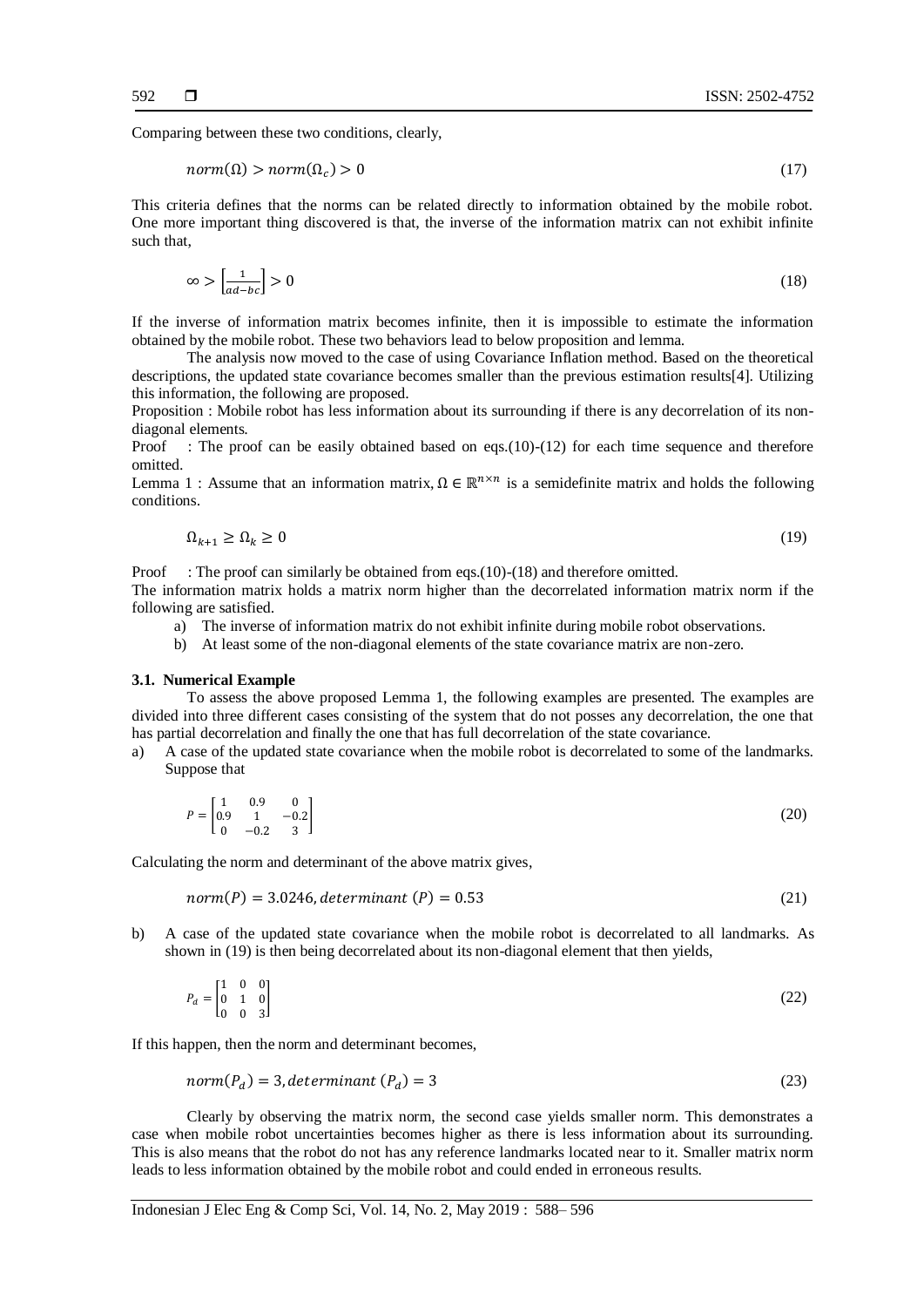593

c) Adding pseudo state covariance to the updated state covariance case resulting in  $P_s$ .

If the diagonal elements of the updated state covariance of  $(21)$  is added by a pseudo covariance, then the matrix norm becomes bigger than (22) such that

### $P_{\rm s} > P > P_{\rm d}$

This result is also explaining what has happened to the results presented by literatures [4], [11] as adding a pseudo state covariance can lead to erroneous estimation.

### **4. SIMULATION ANALYSIS AND DISCUSSION**

To evaluate the performance of decorrelation for better view of what is happening to the estimation, simulation on certain conditions are presented. The simulation parameters are described in Table 1 for references. The simulation focuses on EKF for both gaussian noise and non-gaussian noise. The reason why to include these aspects is to observe the differences of EKF performance when decorrelation of state covariances are considered.

For the gaussian noise case, the following figures are obtained. The decorrelation may used either the one presented in [4] or [11]. In this research, the method presented in [4] is referred. Figure 3 described the performance of normal EKF in comparison to the EKF with partial decorrelation. The decorrelation did not makes the estimation faulty and preserved good results. The MSE assessment in Figure 4 shows that the EKF with partial decorrelation has better performance compared to the normal EKF. This is the case when 3 landmarks are being decorrelated. Even if the based on the proposed conditions stated in previous section shows that fewer information is available when decorrelation is in place, the mobile robot still preserved a good estimation results. One of the possible reason why this is happening can be expected due to the EKF inconsistency reported in various numbers of research. The estimation becomes too optimistic and lead to the illustrated results. This conditions lead to further investigation that will be organized in future.



Figure 3. Estimation comparison between normal EKF with gaussian noise (black) and EKF with partial decorrelation (blue). The true path is mark as green

Figure 4. MSE results in gaussian noise between normal EKF(dash line) and EKF with partial decorrelation(solid line).

*A hypothesis of state covariance decorrelation effects to partial observability SLAM (H.Ahmad)*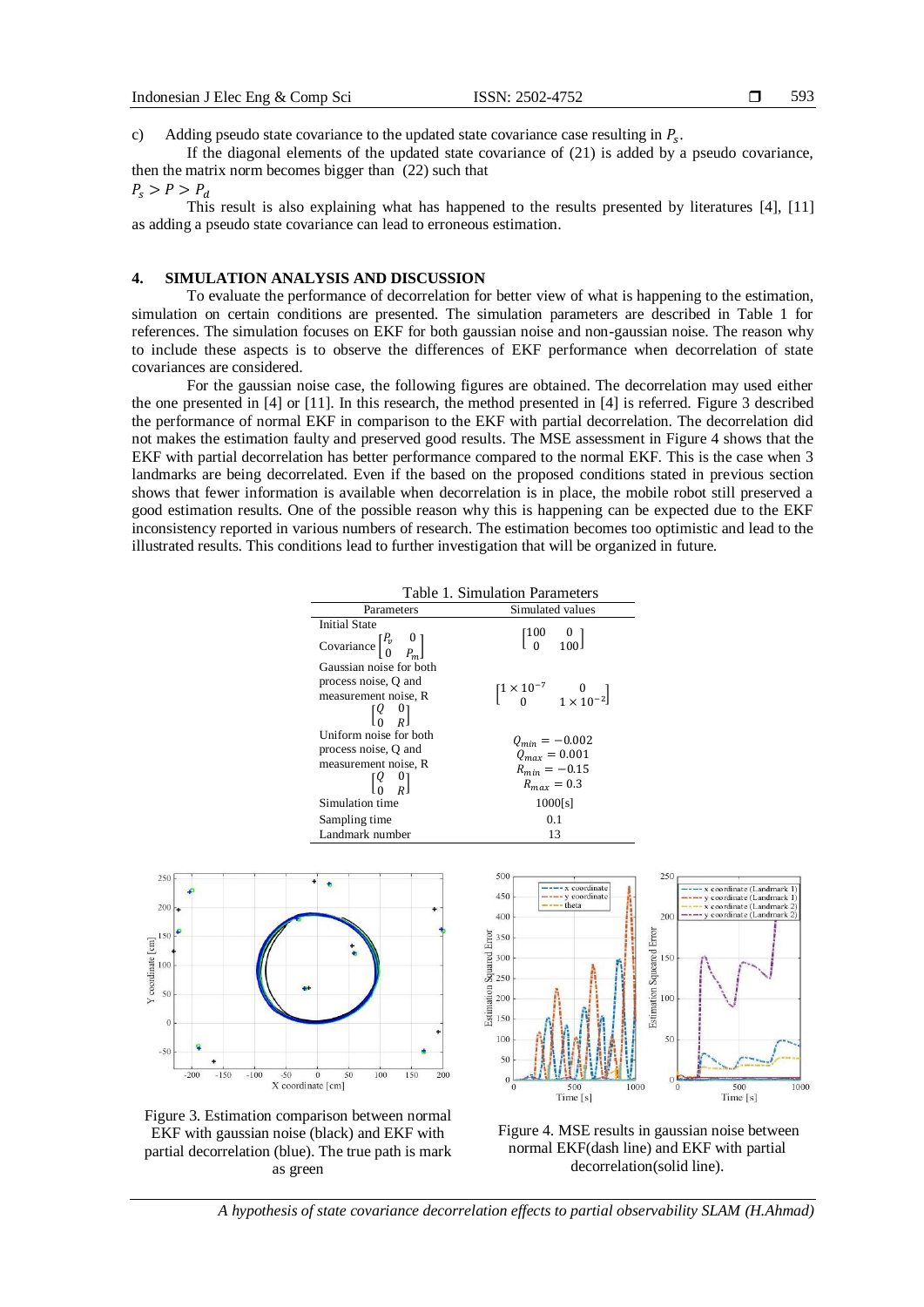Figure 5-7 are the case when only 3 landmarks are being decorrelated for non-gaussian noise case. Interestingly EKF with partial decorrelation still guarantees a good performance compared to the normal EKF.





Figure 5. Estimation comparison between normal EKF with uniform noise (black) and EKF with partial decorrelation (blue). The true path is mark as green

Figure 6. MSE results in uniform noise between normal EKF(dash line) and EKF with partial decorrelation(solid line)



Figure 7. Estimation comparison between normal EKF with uniform noise (black) and EKF with full decorrelation (blue). The true path is mark as green.

The following Figures 7-8 are the results of decorrelating almost all landmarks. Surprisingly, even though almost all landmarks have been decorrelated to the mobile robot state covariance, the estimation can still preserved good results. This is due to the addition of the pseudo state covariance that able to compensate the decorrelation of the landmarks. Note that, the value of pseudo state covariance are selected based on certain readings of the non=diagonal state elements. Different to what previous research has suggested, the value of pseudo state covariance to add at each updated state covariance is changed as proposed earlier in (14). If the value of the pseudo state covariance is not correct or too big, then the state estimation become erroneous as shown in Figure 9. This is also called as unstable partially observable SLAM, where all non-diagonal elements in the updated state covariance are eliminated without considering their relations.

594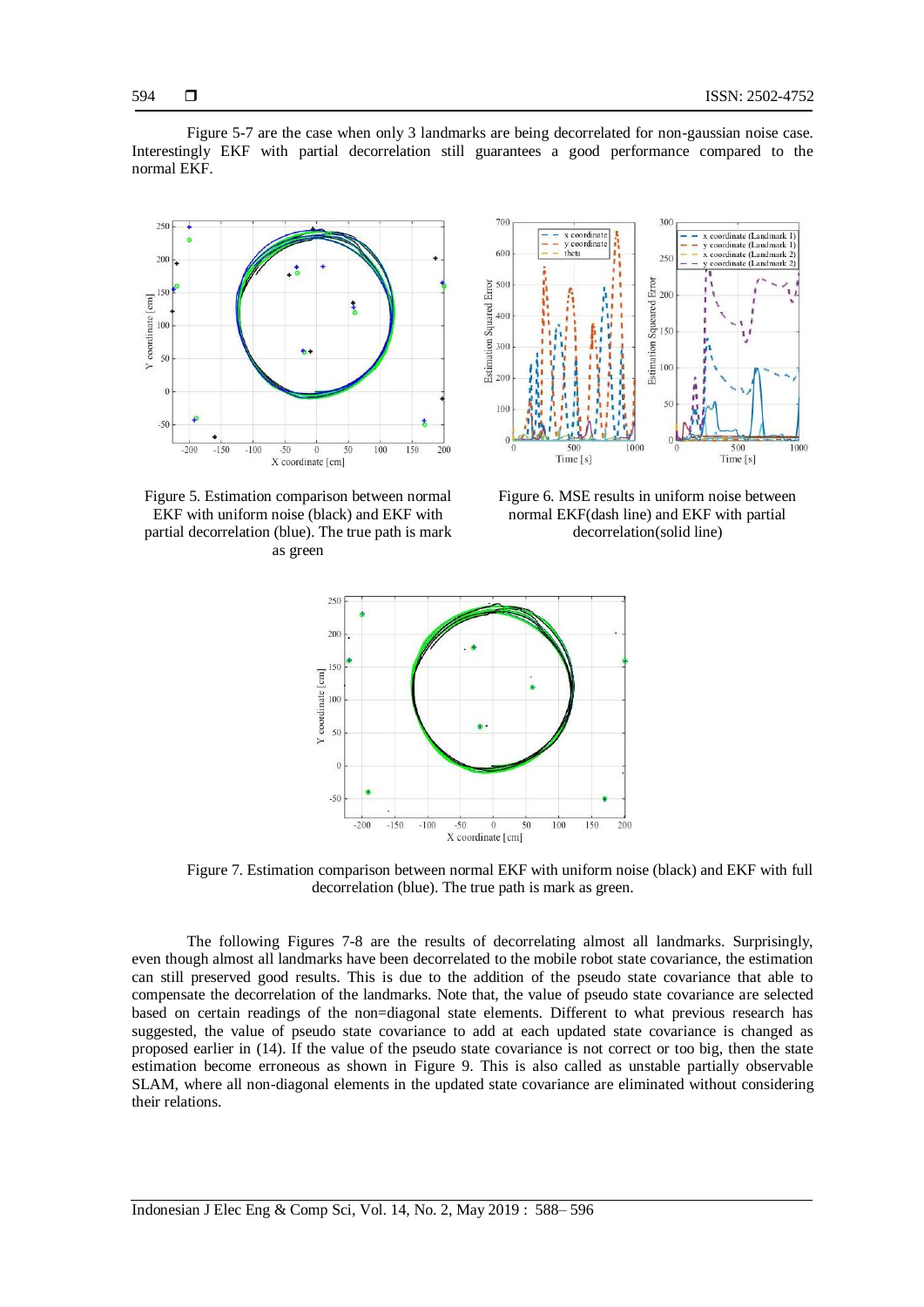

Figure 8. MSE results in uniform noise between normal EKF(dash line) and EKF with full decorrelation(solid line)



Figure 9. Estimation becomes erroneous when all landmarks are

#### **5. CONCLUSION**

This paper introduced the analysis of partially observability in SLAM problem by considering the effect of matrix inversion and decorrelation to the whole system. It was suggested that the information matrix can define the estimation performance if the information matrix is not suddenly become infinite and some of the elements in the state covariance is still holding a non-zero element. In addition, the results are consistent and agrees with what the preceding authors has claimed.

#### **ACKNOWLEDGEMENTS**

The authors would like to thank Ministry of Higher Education and Universiti Malaysia Pahang for supporting this research under RDU160145 and RDU160379.

#### **REFERENCES**

- [1] S.Thrun, et al., "Probabilistic Robotic," 1st Edition, MIT Press, pp. 1-9, 2009.
- [2] H.Durrant Whyte, et al., "Simultaneous Localization and Mapping: Part 1," *IEEE Robotics & Automation Magazine*, Vol. 13(2), pp. 99-110, 2006.
- [3] M. W. M. G.Disranayake, P. Newman, S.Clark, H. F. Durrant-Whyte, and M. Csorba. "A solution to the simultaneous localization and map building (SLAM) problem", *IEEE Trans. Robot. Automation.* Vol. 17(3). pp. 229-241, 2001.
- [4] S.Huang, M.W.M.G Dissayanake, "Convergence and Consistency Analysis for Extended Kalman Filter Based SLAM", *IEEE Transactions on Robotics,* Vol.23, no.5, pp. 1036-1049, 2007.
- [5] J.Andrade-Cetto, et al., "The Effects of Partial Observability in SLAM," *2004 IEEE International Conference on Robotics & Automation*, Vol. 1, pp. 397-402, 2004.
- [6] Guoquan P. Huang, et al., "On Filter Consistency of Discrete-Time nonlinear systems with partial-state measurements," in *2013 American Control Conference*, ppp. 5468-5475, 2013.
- [7] H.A Kadir, M.R Arshad, ["Improved simultaneous localization and mapping \(SLAM\) algorithms for aerial vehicle](http://ieeexplore.ieee.org/document/7893937/)  under dynamic sea surface [environment,](http://ieeexplore.ieee.org/document/7893937/) 2016 IEEE Int. Conf. On Underwater System Technoogy: Theory and Applications(USYS), pp.61-66.
- [8] F.S Vidal, A.O.P Barcelos, P.F F. Rosa,"SLAM solution based on particle filter with outliers filtering in dynamic environments", *2015 IEE 24th Int. Symp.on Industrial Electronics*, pp. 644-649.
- [9] P.Fritsche, B.Wagner, " Modeling structure and aerosal concentration with fused radar and LIDAR data in environment with changing visibility", *2017 IEEE/RSJ Int.Conf on Intelligent Robots and System*, pp. 2685-2690.
- [10] H.Ahmad, et al, "EKF based Slam with FIM Inflation", *2011 8th Asian Control Conference(ASCC2011)*, pp. 782-787, 2011.
- [11] B.Noack, et al, "Treatment of Biased and Dependent Sensor Data in Graph-Based SLAM', *18th International Conference on Information Fusion*, pp.1862-1867, 2015.
- [12] T.Vidal-Valleja, et.al, "Conditions for Suboptimal Filter Stability in SLAM", *2004 IEEE/RSJ International Conference on Intelligent Robots and Systems(IROS)*, Vo1. pp. 27-32, 2004.
- [13] A.Burguera, F Bonin-Font, G.Oliver, " Reducing the computational cost of underwater visual SLAM using dynamic adjustment of overlap detection", *2014 IEEE Emerging Technology anf Factory Automation*, pp.541-545.
- [14] W.Burgard, O.Brock, C, Stachnicss, " Data association in O(n) for Divide and Conquer SLAM", Robotics: Science and Systems III, MIT Press eBook Chapter, 2008.
- [15] R.C.Smith and P.Cheereman."On the representation and estimation of spatial uncertainty", *Robol. Res*, Vol. 5(4), pp. 56-68. 1986.